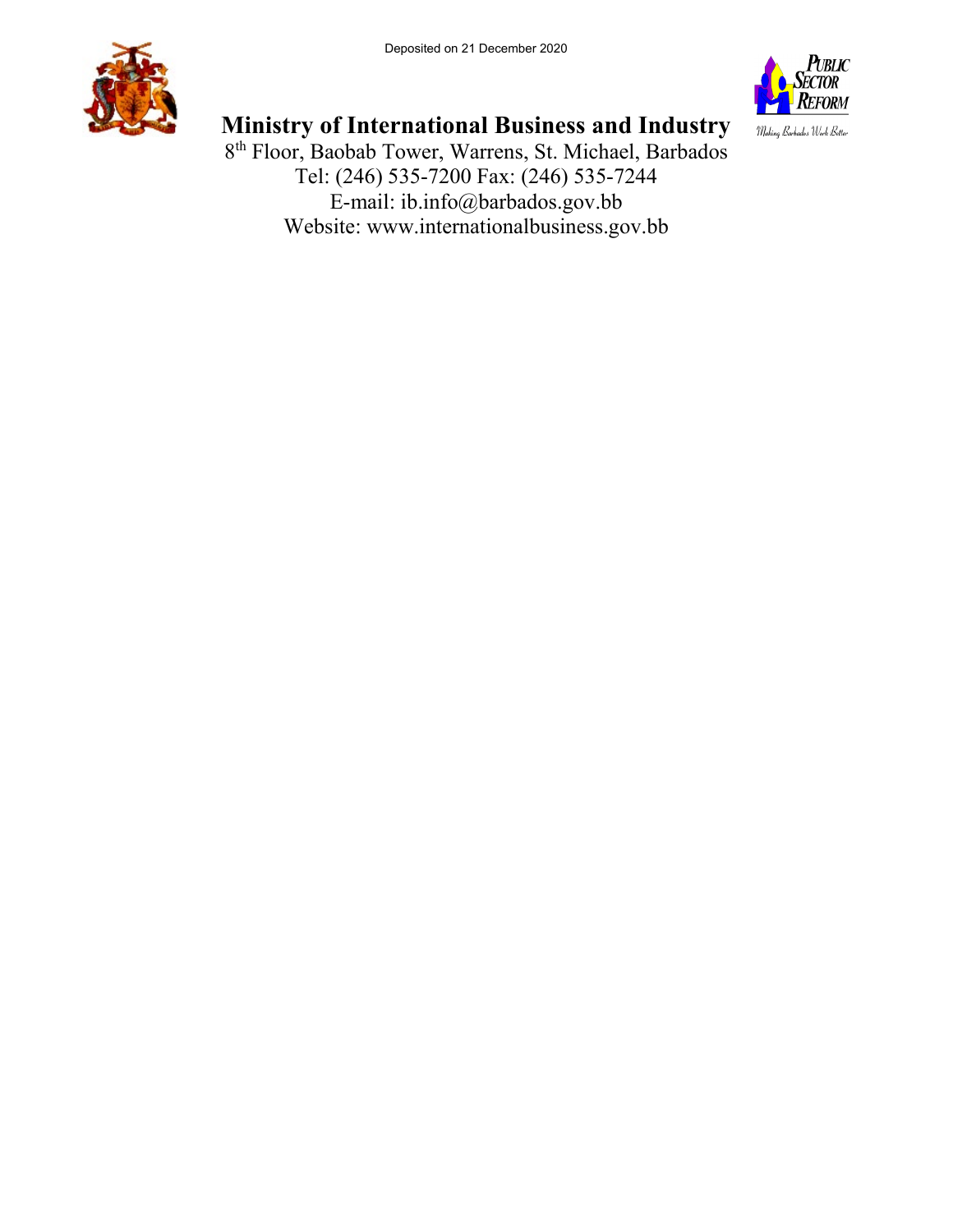Barbados

## **Status of List of Reservations and Notifications upon Deposit of the Instrument of Ratification**

This document contains the list of reservations and notifications made by Barbados upon deposit of the instrument of ratification pursuant to Articles 28(5) and 29(1) of the Convention.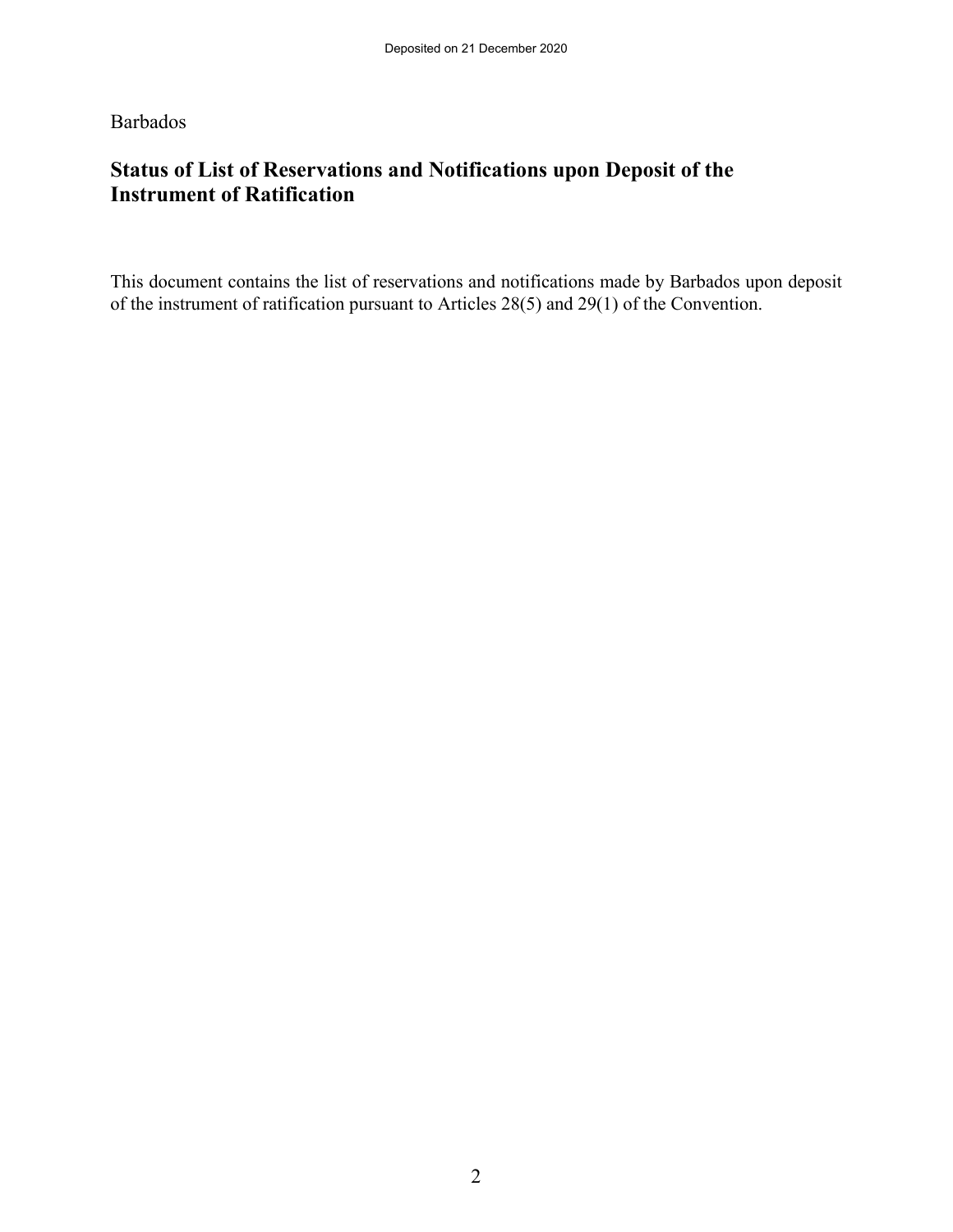## **Article 2 – Interpretation of Terms**

## *Notification - Agreements Covered by the Convention*

Pursuant to Article 2(1) (a) (ii) of the Convention, Barbados wishes the following agreements to be covered by the Convention:

| N <sub>o</sub> | Title                                                                              | Other                       | Original/              | Date of    | Date of             |
|----------------|------------------------------------------------------------------------------------|-----------------------------|------------------------|------------|---------------------|
|                |                                                                                    | Contracting<br>Jurisdiction | Amending<br>Instrument | Signature  | Entry into<br>Force |
|                | 1 Convention between the Republic of                                               | Austria                     | Original               | 27-02-2006 | 01-04-2007          |
|                | Austria and Barbados for the Avoidance of                                          |                             |                        |            |                     |
|                | Double Taxation and the Prevention of                                              |                             |                        |            |                     |
|                | Fiscal Evasion with Respect to Taxes on                                            |                             |                        |            |                     |
|                | Income and on Capital                                                              |                             |                        |            |                     |
|                | 2 Convention between the Government of the Bahrain                                 |                             | Original               | 03-12-2012 | 16-07-2013          |
|                | Kingdom of Bahrain and the Government                                              |                             |                        |            |                     |
|                | of Barbados for the Avoidance of Double<br>Taxation and the Prevention of Fiscal   |                             |                        |            |                     |
|                | Evasion with Respect to Taxes on Income                                            |                             |                        |            |                     |
| 3              | Convention between the Government of                                               | <b>Botswana</b>             | Original               | 23-02-2005 | 12-08-2005          |
|                | Barbados and the Government of the                                                 |                             |                        |            |                     |
|                | Republic of Botswana for the Avoidance of                                          |                             | Amending               | 04-09-2014 | N/A                 |
|                | Double Taxation and the Prevention of                                              |                             | Instrument (a)         |            |                     |
|                | Fiscal Evasion with Respect to Taxes on                                            |                             |                        |            |                     |
|                | Income and Capital Gains                                                           |                             |                        |            |                     |
|                | 4 Agreement between Barbados and Canada                                            | Canada                      | Original               | 22-01-1980 | 22-12-1980          |
|                | for the Avoidance of Double Taxation and                                           |                             | Amending               | 08-11-2011 | 17-12-2013          |
|                | the Prevention of Fiscal Evasion with                                              |                             | Instrument (a)         |            |                     |
|                | Respect to Taxes on Income and on Capital<br>5 Agreement between the Government of | China                       |                        | 15-05-2000 | 27-10-2000          |
|                | Barbados and the Government of the                                                 | (People's                   | Original<br>Amending   | 10-02-2010 | 09-06-2010          |
|                | People's Republic of China for the                                                 | Republic of)                | Instrument (a)         |            |                     |
|                | Avoidance of Double Taxation and the                                               |                             |                        |            |                     |
|                | Prevention of Fiscal Evasion with Respect                                          |                             |                        |            |                     |
|                | to Taxes on Income                                                                 |                             |                        |            |                     |
|                | 6 Convention between the Republic of                                               | Cyprus                      | Original               | 03-05-2017 | 11/09/2017          |
|                | Cyprus and Barbados for the Avoidance of                                           |                             |                        |            |                     |
|                | Double Taxation and the Prevention of                                              |                             |                        |            |                     |
|                | Fiscal Evasion with respect to Taxes on                                            |                             |                        |            |                     |
|                | Income<br>7 Convention between the Government of                                   | Czech                       | Original               | 26-10-2011 | 06-06-2012          |
|                | Barbados and the Government of the Czech Republic                                  |                             |                        |            |                     |
|                | Republic for the Avoidance of Double                                               |                             |                        |            |                     |
|                | Taxation and the Prevention of Fiscal                                              |                             |                        |            |                     |
|                | Evasion with Respect to Taxes on Income                                            |                             |                        |            |                     |
|                | 8 Convention between Barbados and Finland Finland                                  |                             | Original               | 15-06-1989 | 20-08-1992          |
|                | for the Avoidance of Double Taxation with                                          |                             | Amending               | 03-11-2011 | 23-03-2012          |
|                | Respect to Taxes on Income                                                         |                             | Instrument (a)         |            |                     |
| 9              | Convention between the Government of                                               | Iceland                     | Original               | 03-11-2011 | 24-02-2012          |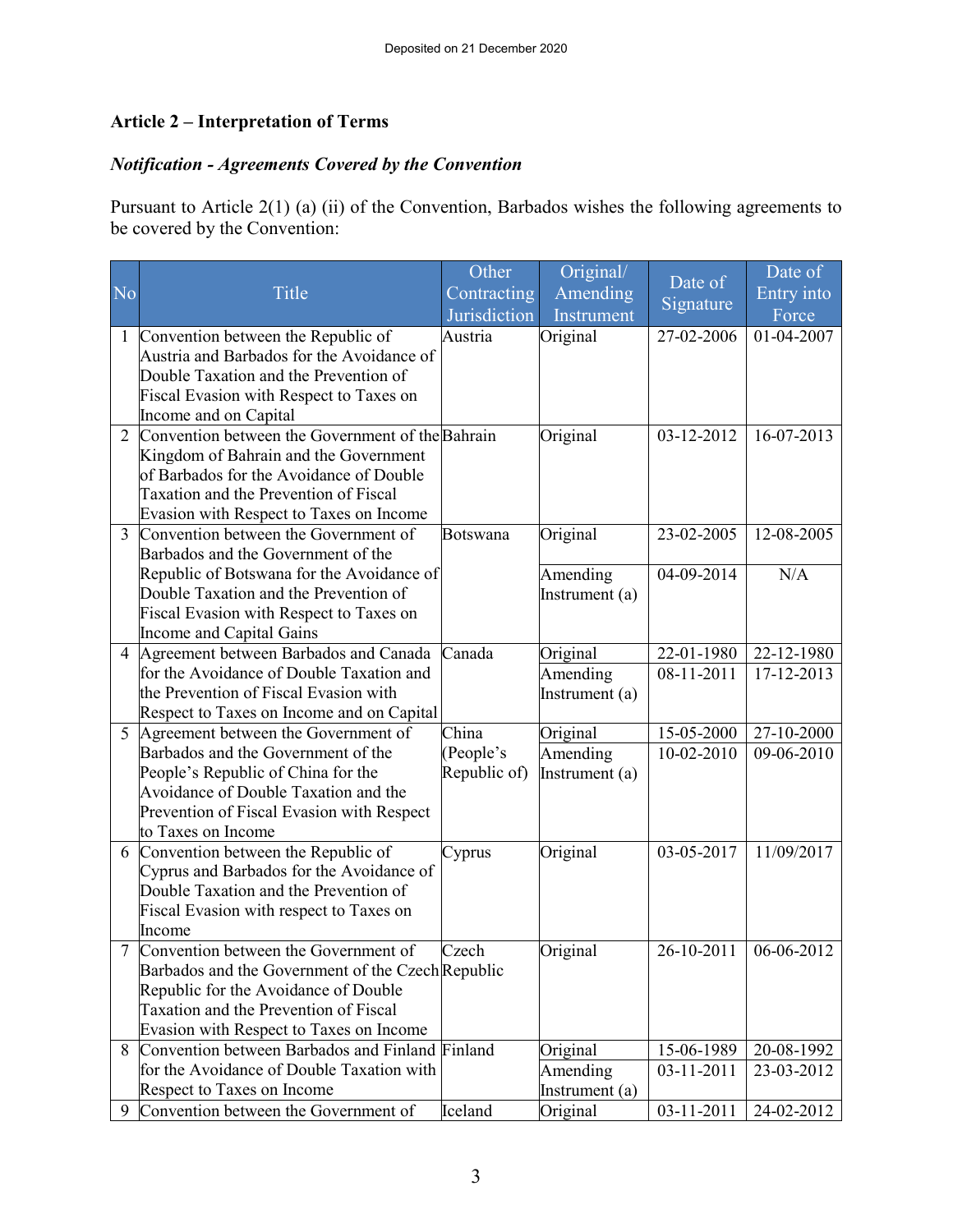|    |                                                                 | Other               | Original/      |            | Date of    |
|----|-----------------------------------------------------------------|---------------------|----------------|------------|------------|
| No | Title                                                           | Contracting         | Amending       | Date of    | Entry into |
|    |                                                                 | Jurisdiction        | Instrument     | Signature  | Force      |
|    | Barbados and the Government of Iceland                          |                     |                |            |            |
|    | for the Avoidance of Double Taxation and                        |                     |                |            |            |
|    | the Prevention of Fiscal Evasion with                           |                     |                |            |            |
|    | Respect to Taxes on Income                                      |                     |                |            |            |
|    | 10 Convention between the Government of                         | Italy               | Original       | 24-08-2015 | 17-10-2017 |
|    | Barbados and the Government of the Italian                      |                     |                |            |            |
|    | Republic for the Avoidance of Double                            |                     |                |            |            |
|    | Taxation with Respect to Taxes on Income                        |                     |                |            |            |
|    | and the Prevention of Fiscal Evasion                            |                     |                |            |            |
|    | 11 Convention between Barbados and the                          | Luxembourg Original |                | 01-12-2009 | 08-08-2011 |
|    | Grand Duchy of Luxembourg for the                               |                     |                |            |            |
|    | Avoidance of Double Taxation and the                            |                     |                |            |            |
|    | Prevention of Fiscal Evasion with Respect                       |                     |                |            |            |
|    | to Taxes on Income and on Capital                               |                     |                |            |            |
|    | 12 Convention between Barbados and Malta                        | Malta               | Original       | 05-12-2001 | 19-06-2002 |
|    | for the Avoidance of Double Taxation and                        |                     | Amending       | 25-09-2013 | 30-04-2014 |
|    | the Prevention of Fiscal Evasion with                           |                     | Instrument (a) |            |            |
|    | Respect to Taxes on Income                                      |                     |                |            |            |
|    | 13 Agreement between the government of the                      | Mauritius           | Original       | 28-09-2004 | 28-01-2005 |
|    | republic of Mauritius and the government                        |                     | Amending       | 06-12-2017 | N/A        |
|    | of Barbados for the avoidance of double                         |                     | Instrument (a) |            |            |
|    | taxation and the prevention of fiscal                           |                     |                |            |            |
|    | evasion with respect to taxes on income                         |                     |                |            |            |
|    | 14 Convention between the Government of                         | Mexico              | Original       | 07-04-2008 | 16-01-2009 |
|    | Barbados and the Government of the                              |                     |                |            |            |
|    | United Mexican States for the Avoidance                         |                     |                |            |            |
|    | of Double Taxation and the Prevention of                        |                     |                |            |            |
|    | Fiscal Evasion with Respect to Taxes on                         |                     |                |            |            |
|    | Income                                                          |                     |                |            |            |
|    | 15 Convention between Barbados and the                          | Netherlands         | Original       | 28-11-2006 | 12-07-2007 |
|    | Kingdom of the Netherlands for the                              |                     | Amending       | 27-11-2009 | 13-11-2011 |
|    | Avoidance of Double Taxation and the                            |                     | Instrument (a) |            |            |
|    | Prevention of Fiscal Evasion with Respect<br>to Taxes on Income |                     |                |            |            |
|    | 16 Convention between Barbados and the                          | Norway              | Original       | 15-11-1990 | 30-07-1991 |
|    | Kingdom of Norway for the Avoidance of                          |                     | Amending       | 03-11-2011 | 01-06-2012 |
|    | Double Taxation and the Prevention of                           |                     | Instrument (a) |            |            |
|    | Fiscal Evasion with Respect to Taxes on                         |                     |                |            |            |
|    | Income and on Capital                                           |                     |                |            |            |
|    | 17 Convention between the Government of                         | Panama              | Original       | 21-06-2010 | 18-02-2011 |
|    | Barbados and the Government of the                              |                     |                |            |            |
|    | Republic of Panama for the Avoidance of                         |                     |                |            |            |
|    | Double Taxation and the Prevention of                           |                     |                |            |            |
|    | Fiscal Evasion with Respect to Taxes on                         |                     |                |            |            |
|    | Income                                                          |                     |                |            |            |
|    | 18 Convention between Barbados and the                          | Portugal            | Original       | 22-10-2010 | 06/10/2017 |
|    | Portuguese Republic for the Avoidance of                        |                     |                |            |            |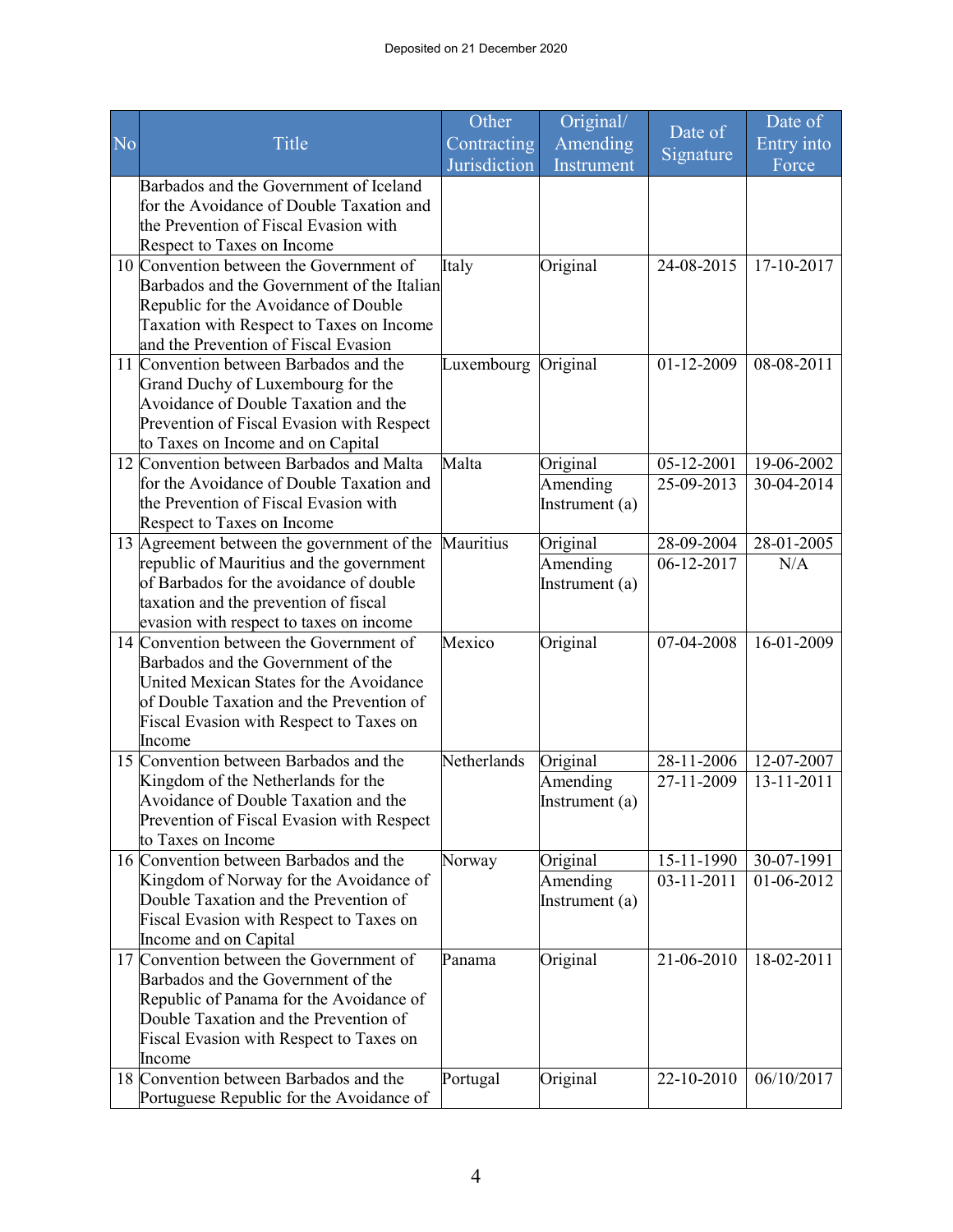|                |                                                                                      | Other        | Original/      | Date of    | Date of     |
|----------------|--------------------------------------------------------------------------------------|--------------|----------------|------------|-------------|
| N <sub>o</sub> | Title                                                                                | Contracting  | Amending       | Signature  | Entry into  |
|                |                                                                                      | Jurisdiction | Instrument     |            | Force       |
|                | Double Taxation and the Prevention of                                                |              |                |            |             |
|                | Fiscal Evasion with Respect to Taxes on                                              |              |                |            |             |
|                | Income                                                                               |              |                |            |             |
|                | 19 Agreement between the Government of the Qatar                                     |              | Original       | 06-12-2012 | 05-06-2013  |
|                | State of Qatar and the Government of                                                 |              |                |            |             |
|                | Barbados for the Avoidance of Double<br>Taxation and the Prevention of Fiscal        |              |                |            |             |
|                | Evasion with Respect to Taxes on Income                                              |              |                |            |             |
|                | 20 Agreement between Barbados and the                                                | Rwanda       | Original       | 22-12-2014 | N/A         |
|                | Republic of Rwanda for the Avoidance of                                              |              |                |            |             |
|                | Double Taxation and the Prevention of                                                |              |                |            |             |
|                | Fiscal Evasion with Respect to Taxes on                                              |              |                |            |             |
|                | Income                                                                               |              |                |            |             |
|                | 21 Convention between the Republic of San                                            | San Marino   | Original       | 14-12-2012 | 06-08-2013  |
|                | Marino and Barbados for the Avoidance of                                             |              |                |            |             |
|                | Double Taxation and the Prevention of                                                |              |                |            |             |
|                | Fiscal Evasion with respect to Taxes on                                              |              |                |            |             |
|                | Income                                                                               |              |                |            |             |
|                | 22 Convention between the Government of                                              | Seychelles   | Original       | 19-10-2007 | 21-04-2008  |
|                | Barbados and the Government of the                                                   |              |                |            |             |
|                | Republic of Seychelles for the Avoidance<br>of Double Taxation and the Prevention of |              |                |            |             |
|                | Fiscal Evasion with Respect to Taxes on                                              |              |                |            |             |
|                | Income and on Capital                                                                |              |                |            |             |
|                | 23 Agreement between the Government of                                               | Singapore    | Original       | 15-07-2013 | 25-04-2014  |
|                | Barbados and the Government of the                                                   |              |                |            |             |
|                | Republic of Singapore for the Avoidance of                                           |              |                |            |             |
|                | Double Taxation and the Prevention of                                                |              |                |            |             |
|                | Fiscal Evasion with Respect to Taxes on                                              |              |                |            |             |
|                | Income                                                                               |              |                |            |             |
|                | 24 Agreement between the Slovak Republic                                             | Slovak       | Original       | 28-10-2015 | N/A         |
|                | and Barbados for the Avoidance of Double Republic                                    |              |                |            |             |
|                | Taxation and the Prevention of Fiscal                                                |              |                |            |             |
|                | Evasion with Respect to Taxes on Income<br>25 Convention between Barbados and the    | Spain        | Original       | 01-12-2010 | 14-10-2011  |
|                | Kingdom of Spain for the Avoidance of                                                |              |                |            |             |
|                | Double Taxation and the Prevention of                                                |              |                |            |             |
|                | Fiscal Evasion with Respect to Taxes on                                              |              |                |            |             |
|                | Income                                                                               |              |                |            |             |
|                | 26 Convention between Barbados and Sweden Sweden                                     |              | Original       | 01-07-1991 | 01-12-1991  |
|                | for the Avoidance of Double Taxation and                                             |              | Amending       | 03-11-2011 | 12-12-2012  |
|                | the Prevention of Fiscal Evasion with                                                |              | Instrument (a) |            |             |
|                | Respect to Taxes on Income                                                           |              |                |            |             |
|                | 27 Convention between the Swiss                                                      | Switzerland  | Original       | 20-08-1963 | August 1963 |
|                | Confederation and the United Kingdom of                                              |              |                |            |             |
|                | Great Britain and Northern Ireland for the                                           |              |                |            |             |
|                | Avoidance of Double Taxation with                                                    |              |                |            |             |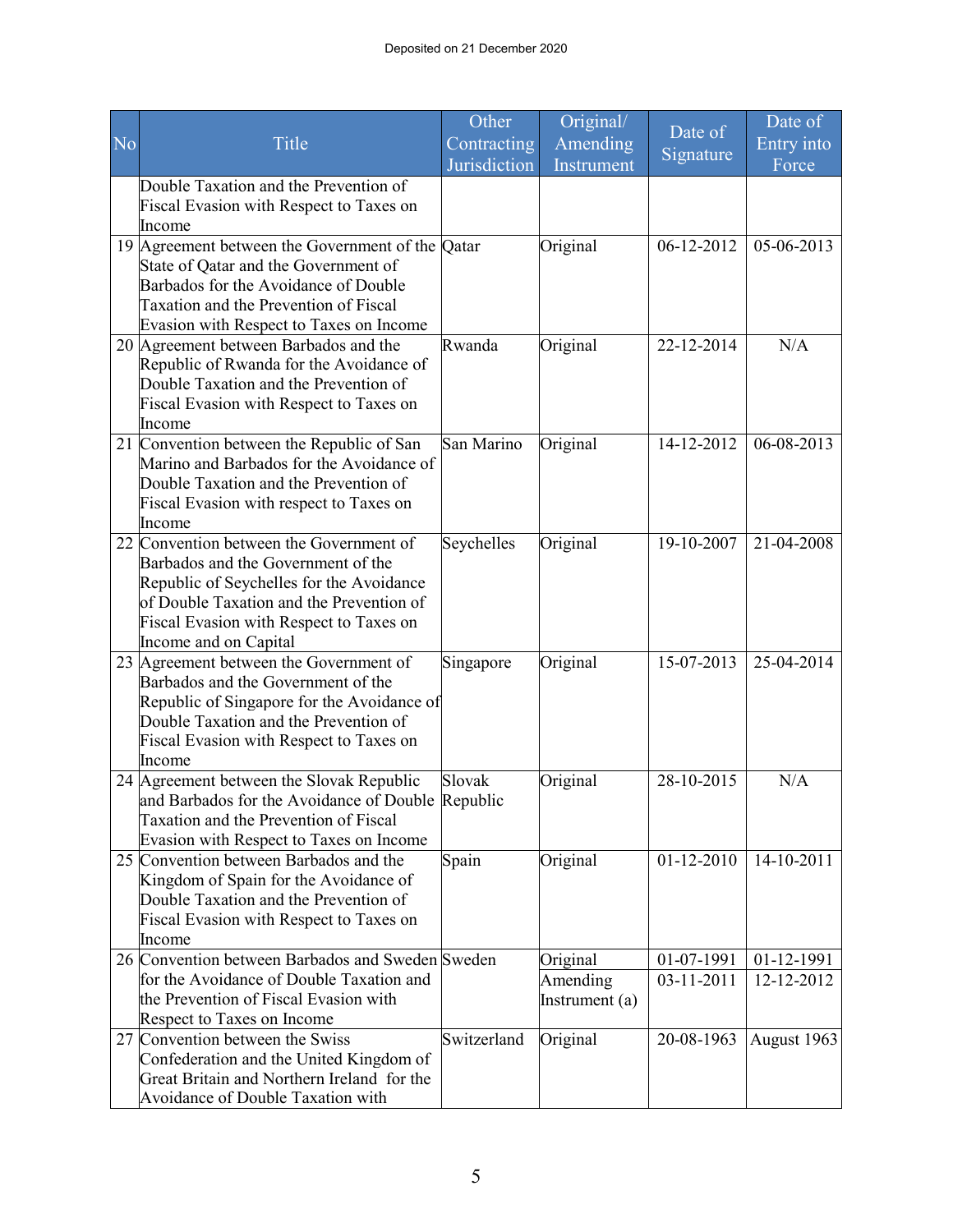| N <sub>o</sub> | Title                                                                                                                                                                                                                               | Other<br>Contracting<br>Jurisdiction | Original/<br>Amending<br>Instrument                      | Date of<br>Signature                   | Date of<br>Entry into<br>Force         |
|----------------|-------------------------------------------------------------------------------------------------------------------------------------------------------------------------------------------------------------------------------------|--------------------------------------|----------------------------------------------------------|----------------------------------------|----------------------------------------|
|                | Respect to Taxes on Income (30 September<br>1954, extended by Exchange of Notes to<br>Barbados)                                                                                                                                     |                                      |                                                          |                                        |                                        |
|                | 28 Agreement between the Government of<br>Barbados and the Government of the<br>United Arab Emirates for the Avoidance of<br>Double Taxation and the Prevention of<br>Fiscal Evasion with Respect to Taxes on<br>Income             | United Arab<br>Emirates              | Original                                                 | 22-09-2014                             | 18-02-2016                             |
|                | 29 Convention between Barbados and the<br>United Kingdom of Great Britain and<br>Northern Ireland for the Avoidance of<br>Double Taxation and the Prevention of<br>Fiscal Evasion with Respect to Taxes on<br>Income and on Capital | United<br>Kingdom                    | Original                                                 | 26-04-2012                             | 19-12-2012                             |
|                | 30 Convention between Barbados and the<br>United States of America for the Avoidance<br>of Double Taxation and the Prevention of<br>Fiscal Evasion with Respect to Taxes on<br>Income                                               | United States Original               | Amending<br>Instrument (a)<br>Amending<br>Instrument (b) | 31-12-1984<br>18-12-1991<br>14-07-2004 | 28-02-1986<br>29-12-1993<br>20-12-2004 |
|                | 31 Convention between the Government of the Venezuela<br>Republic of Venezuela and the Government<br>of Barbados for the Avoidance of Double<br>Taxation and the Prevention of Fiscal<br>Evasion with Respect to Taxes on Income    |                                      | Original                                                 | 11-12-1998                             | 17-01-2001                             |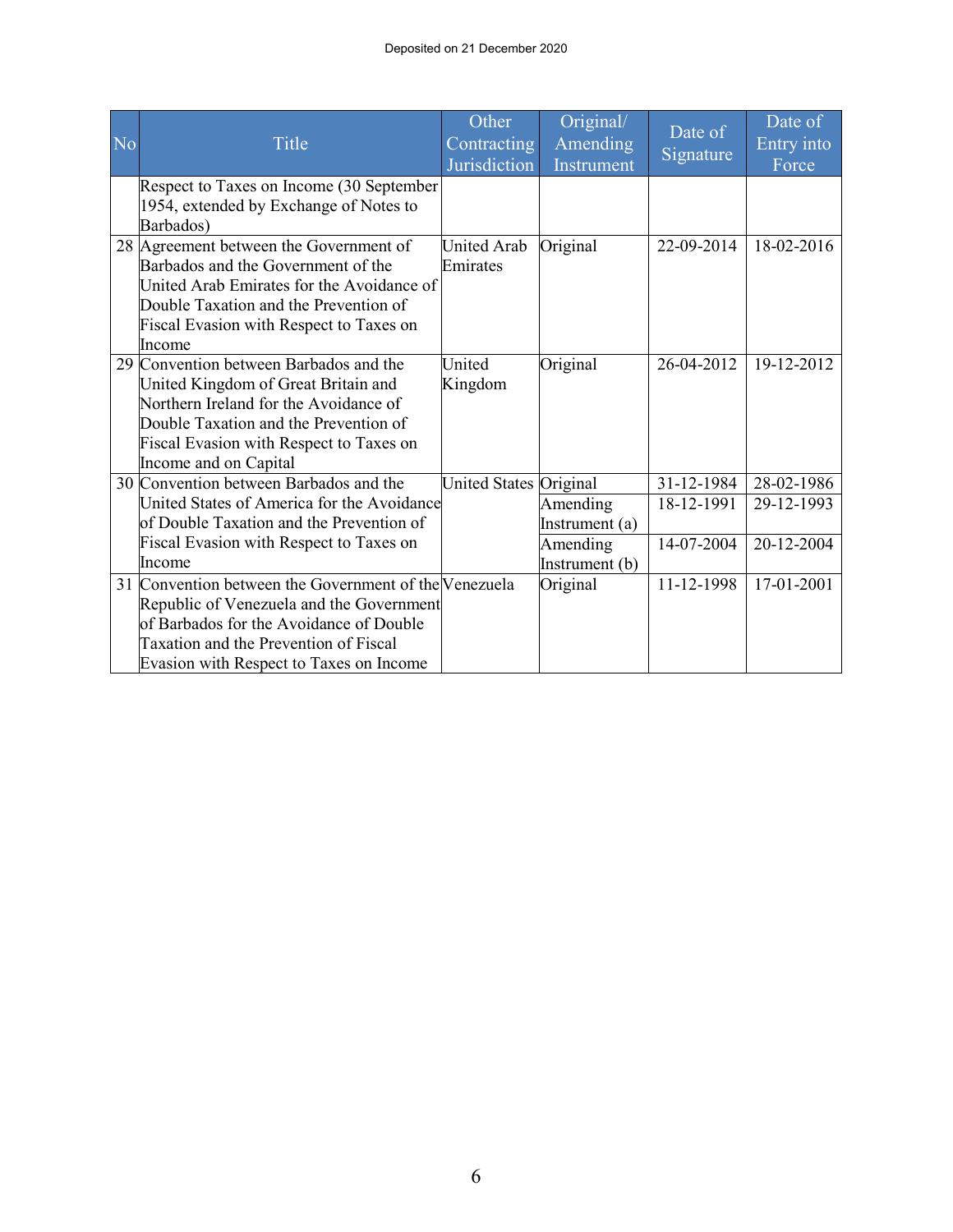## **Article 3 – Transparent Entities**

#### *Reservation*

Pursuant to Article 3(5) (a) of the Convention, Barbados reserves the right for the entirety of Article 3 not to apply to its Covered Tax Agreements.

#### **Article 4 – Dual Resident Entities**

#### *Reservation*

Pursuant to Article 4(3) (a) of the Convention, Barbados reserves the right for the entirety of Article 4 not to apply to its Covered Tax Agreements.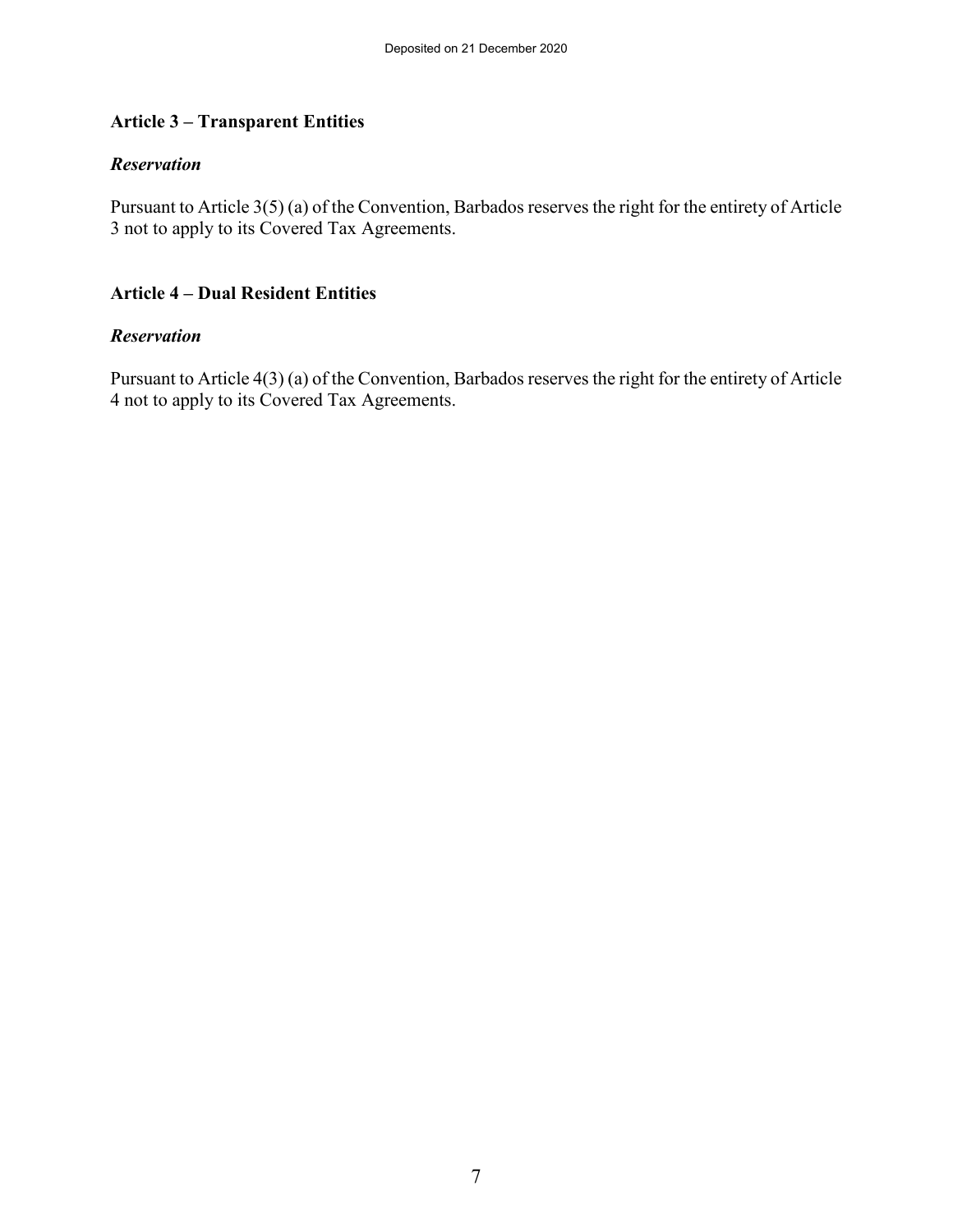## **Article 6 – Purpose of a Covered Tax Agreement**

## *Notification of Choice of Optional Provisions*

Pursuant to Article 6(6) of the Convention, Barbados hereby chooses to apply Article 6(3).

## *Notification of Existing Preamble Language in Listed Agreements*

Pursuant to Article 6 (5) of the Convention, Barbados considers that the following agreements are not within the scope of a reservation under Article 6(4) and contain preamble language described in Article 6(2). The text of the relevant preambular paragraph is identified below.

| Listed<br>Agreement | Other<br>Contracting            | <b>Preamble Text</b>                                                                                                                                                 |  |
|---------------------|---------------------------------|----------------------------------------------------------------------------------------------------------------------------------------------------------------------|--|
| Number              | Jurisdiction                    |                                                                                                                                                                      |  |
| $\mathbf{1}$        | Austria                         | desiring to conclude a Convention for the avoidance of<br>double taxation and the prevention of fiscal evasion with<br>respect to taxes on income and on capital,    |  |
| $\overline{2}$      | Bahrain                         | desiring to conclude a Convention for the avoidance of<br>double taxation and the prevention of fiscal evasion with<br>respect to taxes on income,                   |  |
| 3                   | <b>Botswana</b>                 | desiring to conclude a Convention for the avoidance of<br>double taxation and the prevention of fiscal evasion with<br>respect to taxes on income and capital gains, |  |
| $\overline{4}$      | Canada                          | desiring to conclude an Agreement for the avoidance of<br>double taxation and the prevention of fiscal evasion with<br>respect to taxes on income and on capital,    |  |
| 5                   | China (People's<br>Republic of) | Desiring to conclude an Agreement for the avoidance of<br>double taxation and the prevention of fiscal evasion with<br>respect to taxes on income,                   |  |
| 6                   | Cyprus                          | desiring to conclude a Convention for the avoidance of<br>double taxation and the prevention of fiscal evasion with<br>respect to taxes on income,                   |  |
| $\overline{7}$      | Czech Republic                  | desiring to conclude a Convention for the avoidance of<br>double taxation and the prevention of fiscal evasion with<br>respect to taxes on income,                   |  |
| 8                   | Finland                         | Desiring to conclude a Convention for the avoidance of<br>double taxation with respect to taxes on income,                                                           |  |
| 9                   | Iceland                         | Desiring to conclude a Convention for the avoidance of<br>double taxation and the prevention of fiscal evasion with<br>respect to taxes on income,                   |  |
| 10<br>Italy         |                                 | Desiring to conclude a Convention for the avoidance of<br>double taxation with respect to taxes on income and for the<br>prevention of fiscal evasion                |  |
| 11                  | Luxembourg                      | desiring to conclude a Convention for the avoidance of<br>double taxation and the prevention of fiscal evasion with                                                  |  |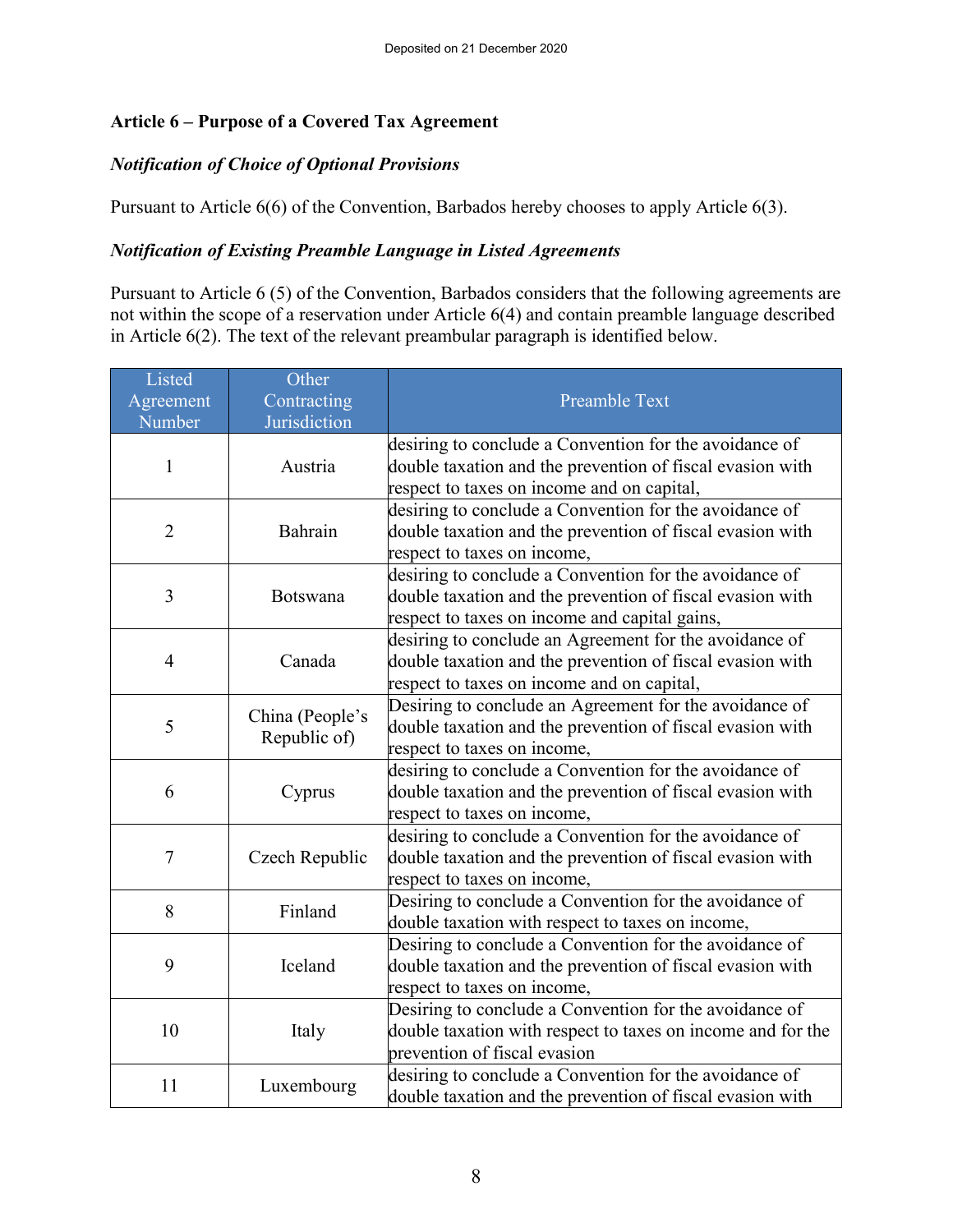| Listed              | Other                       |                                                                                                                     |  |
|---------------------|-----------------------------|---------------------------------------------------------------------------------------------------------------------|--|
| Agreement<br>Number | Contracting<br>Jurisdiction | <b>Preamble Text</b>                                                                                                |  |
|                     |                             | respect to taxes on income and on capital,                                                                          |  |
|                     |                             | Desiring to conclude a Convention for the avoidance of                                                              |  |
| 12                  | Malta                       | double taxation and the prevention of fiscal evasion with                                                           |  |
|                     |                             | respect to taxes on income,                                                                                         |  |
|                     |                             | Desiring to conclude an Agreement for the avoidance of                                                              |  |
| 13                  | Mauritius                   | double taxation and the prevention of fiscal evasion with                                                           |  |
|                     |                             | respect to taxes on income,                                                                                         |  |
|                     |                             | DESIRING to conclude a Convention for the avoidance of                                                              |  |
| 14                  | Mexico                      | double taxation and the prevention of fiscal evasion with                                                           |  |
|                     |                             | respect to taxes on income,                                                                                         |  |
|                     |                             | Desiring to conclude a convention for the avoidance of                                                              |  |
| 15                  | Netherlands                 | double taxation and the prevention of fiscal evasion with                                                           |  |
|                     |                             | respect to taxes on income,                                                                                         |  |
|                     |                             | desiring to conclude a Convention for the Avoidance of                                                              |  |
| 16                  | Norway                      | Double Taxation and the Prevention of Fiscal Evasion with                                                           |  |
|                     |                             | respect to taxes on income and on capital,                                                                          |  |
|                     |                             | desiring to conclude a Convention for the avoidance of                                                              |  |
| 17                  | Panama                      | double taxation and the prevention of fiscal evasion with                                                           |  |
|                     |                             | respect to taxes on income,                                                                                         |  |
|                     |                             | desiring to conclude a Convention for the Avoidance of                                                              |  |
| 18                  | Portugal                    | Double Taxation and the Prevention of Fiscal Evasion with                                                           |  |
|                     |                             | respect to Taxes on Income,                                                                                         |  |
|                     |                             | Desiring to conclude an Agreement for the Avoidance of                                                              |  |
| 19                  | Qatar                       | Double Taxation and the Prevention of Fiscal Evasion with                                                           |  |
|                     |                             | Respect to Taxes on Income,                                                                                         |  |
| 20                  | Rwanda                      | desiring to conclude an agreement for the avoidance of<br>double taxation and the prevention of fiscal evasion with |  |
|                     |                             | respect to taxes on income,                                                                                         |  |
|                     |                             | Desiring to conclude a Convention for the avoidance of                                                              |  |
| 21                  | San Marino                  | double taxation and the prevention of fiscal evasion with                                                           |  |
|                     |                             | respect to taxes on income                                                                                          |  |
|                     |                             | desiring to conclude a Convention for the avoidance of                                                              |  |
| 22                  | Seychelles                  | double taxation and the prevention of fiscal evasion with                                                           |  |
|                     |                             | respect to taxes on income and on capital,                                                                          |  |
|                     |                             | desiring to conclude an Agreement for the avoidance of                                                              |  |
| 23                  | Singapore                   | double taxation and the prevention of fiscal evasion with                                                           |  |
|                     |                             | respect to taxes on income,                                                                                         |  |
|                     |                             | desiring to conclude an Agreement for the avoidance of                                                              |  |
| 24                  | Slovak Republic             | double taxation and the prevention of fiscal evasion with                                                           |  |
|                     |                             | respect to taxes on income,                                                                                         |  |
|                     |                             | desiring to conclude a Convention for the Avoidance of                                                              |  |
| 25                  | Spain                       | Double Taxation and the Prevention of Fiscal Evasion with                                                           |  |
|                     |                             | respect to Taxes on Income,                                                                                         |  |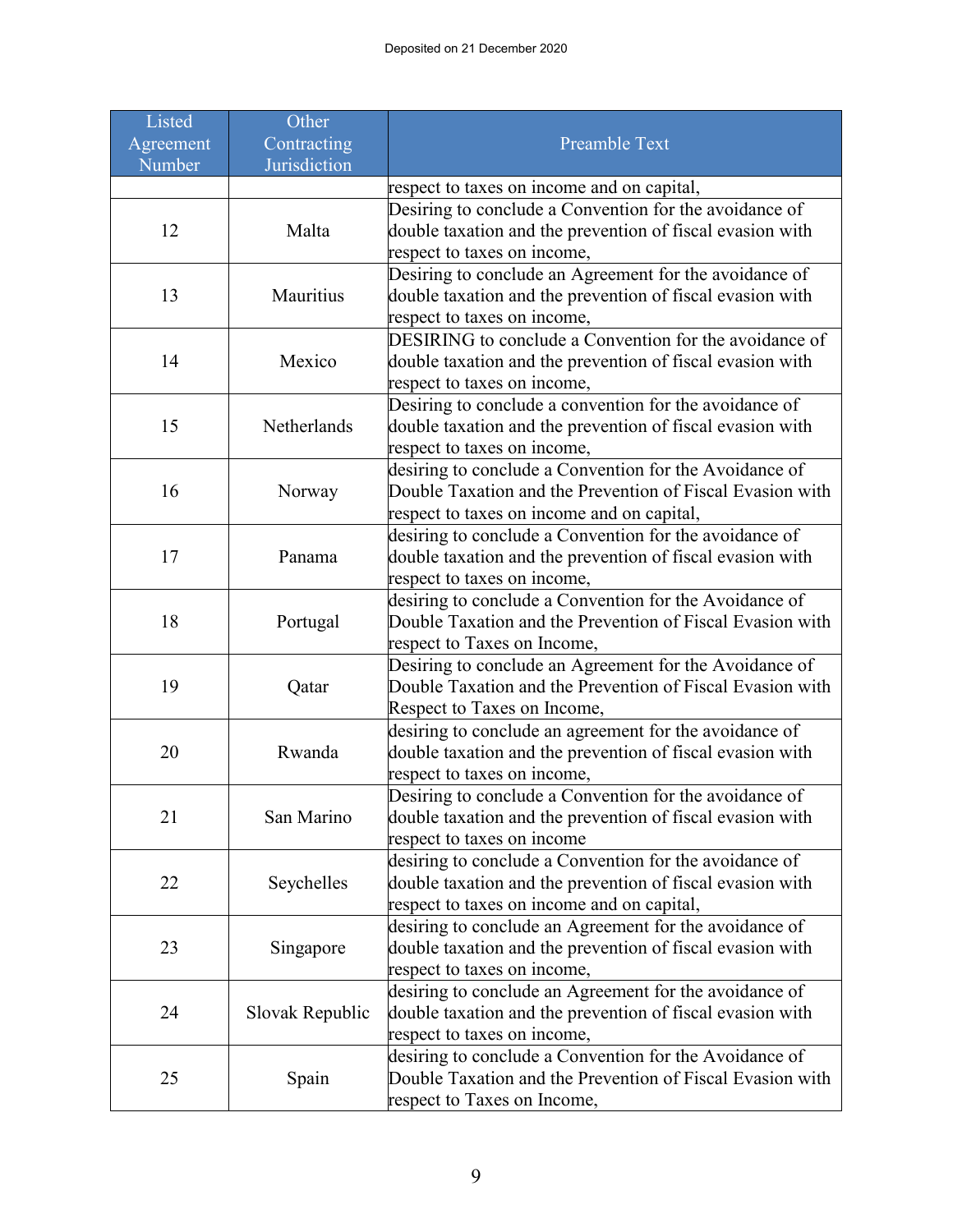| Listed<br>Agreement<br>Number | Other<br>Contracting<br>Jurisdiction | <b>Preamble Text</b>                                                                                                                                                                                                                         |
|-------------------------------|--------------------------------------|----------------------------------------------------------------------------------------------------------------------------------------------------------------------------------------------------------------------------------------------|
| 26                            | Sweden                               | desiring to conclude a Convention for the Avoidance of<br>Double Taxation and the Prevention of Fiscal Evasion with<br>respect to Taxes on Income,                                                                                           |
| United Arab<br>28<br>Emirates |                                      | $\measuredangle$ desiring to promote their mutual economic relations><br>through the conclusion between them of an agreement for<br>the avoidance of double taxation and the prevention of fiscal<br>evasion with respect to taxes on income |
| United Kingdom<br>29          |                                      | Desiring to conclude a Convention for the avoidance of<br>double taxation and the prevention of fiscal evasion with<br>respect to taxes on income and on capital;                                                                            |
| 30                            | <b>United States</b>                 | desiring to conclude a convention for the avoidance of<br>double taxation and the prevention of fiscal evasion with<br>respect to taxes on income,                                                                                           |
| 31                            | Venezuela                            | desiring to conclude a convention for the avoidance of<br>double taxation and the prevention of fiscal evasion with<br>respect to taxes on income,                                                                                           |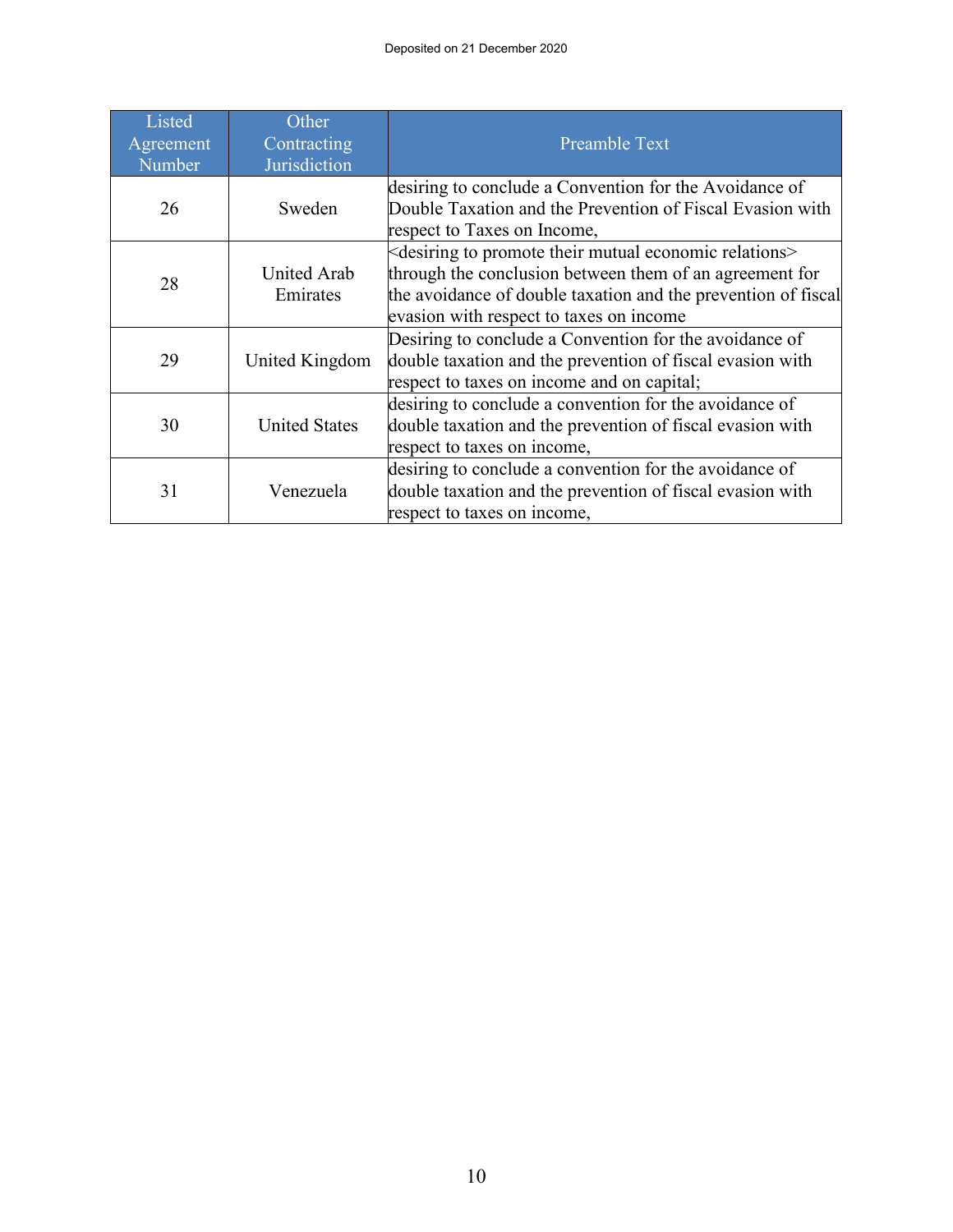## *Notification of Listed Agreements Not Containing Existing Preamble Language*

Pursuant to Article 6(6) of the Convention, Barbados considers that the following agreements do not contain preamble language referring to a desire to develop an economic relationship or to enhance co-operation in tax matters.

| <b>Listed Agreement Number</b> | <b>Other Contracting Jurisdiction</b> |  |
|--------------------------------|---------------------------------------|--|
|                                | Austria                               |  |
| $\overline{2}$                 | Bahrain                               |  |
| 3                              | Botswana                              |  |
| $\overline{4}$                 | Canada                                |  |
| 5                              | China (People's Republic of)          |  |
| 6                              | Cyprus                                |  |
| $\overline{7}$                 | <b>Czech Republic</b>                 |  |
| 8                              | Finland                               |  |
| 9                              | Iceland                               |  |
| 10                             | Italy                                 |  |
| 11                             | Luxembourg                            |  |
| 12                             | Malta                                 |  |
| 13                             | Mauritius                             |  |
| 14                             | Mexico                                |  |
| 15                             | Netherlands                           |  |
| 16                             | Norway                                |  |
| 17                             | Panama                                |  |
| 18                             | Portugal                              |  |
| 19                             | Qatar                                 |  |
| 20                             | Rwanda                                |  |
| 21                             | San Marino                            |  |
| 22                             | Seychelles                            |  |
| 23                             | Singapore                             |  |
| 24                             | Slovak Republic                       |  |
| 25                             | Spain                                 |  |
| 26                             | Sweden                                |  |
| 27                             | Switzerland                           |  |
| 29                             | <b>United Kingdom</b>                 |  |
| 30                             | <b>United States</b>                  |  |
| 31<br>Venezuela                |                                       |  |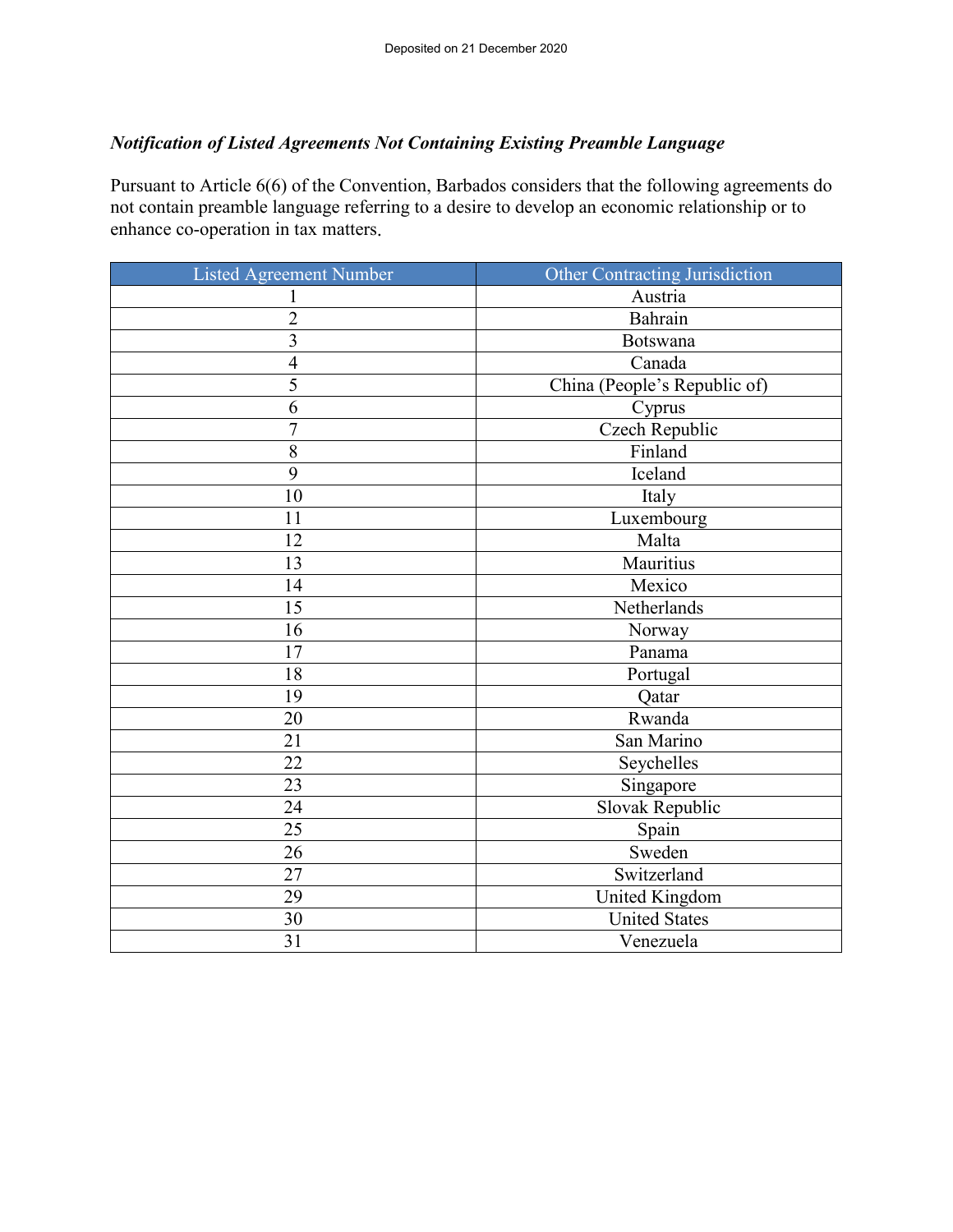## **Article 7 – Prevention of Treaty Abuse**

#### *Notification of Existing Provisions in Listed Agreements*

Pursuant to Article 7(17) (a) of the Convention, Barbados considers that the following agreements are not subject to a reservation described in Article 7(15) (b) and contain a provision described in Article 7(2). The article and paragraph number of each such provision is identified below.

| Listed Agreement Number | <b>Other Contracting Jurisdiction</b> | Provision                    |
|-------------------------|---------------------------------------|------------------------------|
|                         | Czech Republic                        | Article $27(4)$              |
|                         | Portugal                              | Article $27(3)$              |
|                         | San Marino                            | Article $28(1)$              |
|                         | Spain                                 | P.(I)(A)(3)                  |
| 29                      | United Kingdom                        | A.10(7), 11(5), 12(5), 20(5) |

#### **Article 8 – Dividend Transfer Transactions**

#### *Reservation*

Pursuant to Article 8(3) (a) of the Convention, Barbados reserves the right for the entirety of Article 8 not to apply to its Covered Tax Agreements.

#### **Article 9 – Capital Gains from Alienation of Shares or Interests of Entities Deriving their Value Principally from Immovable Property**

#### *Reservation*

Pursuant to Article 9(6) (a) of the Convention, Barbados reserves the right for Article 9(1) not to apply to its Covered Tax Agreements.

#### **Article 10 – Anti-abuse Rule for Permanent Establishments Situated in Third Jurisdictions**

#### *Reservation*

Pursuant to Article 10(5) (a) of the Convention, Barbados reserves the right for the entirety of Article 10 not to apply to its Covered Tax Agreements.

#### **Article 11 – Application of Tax Agreements to Restrict a Party's Right to Tax its Own Residents**

#### *Reservation*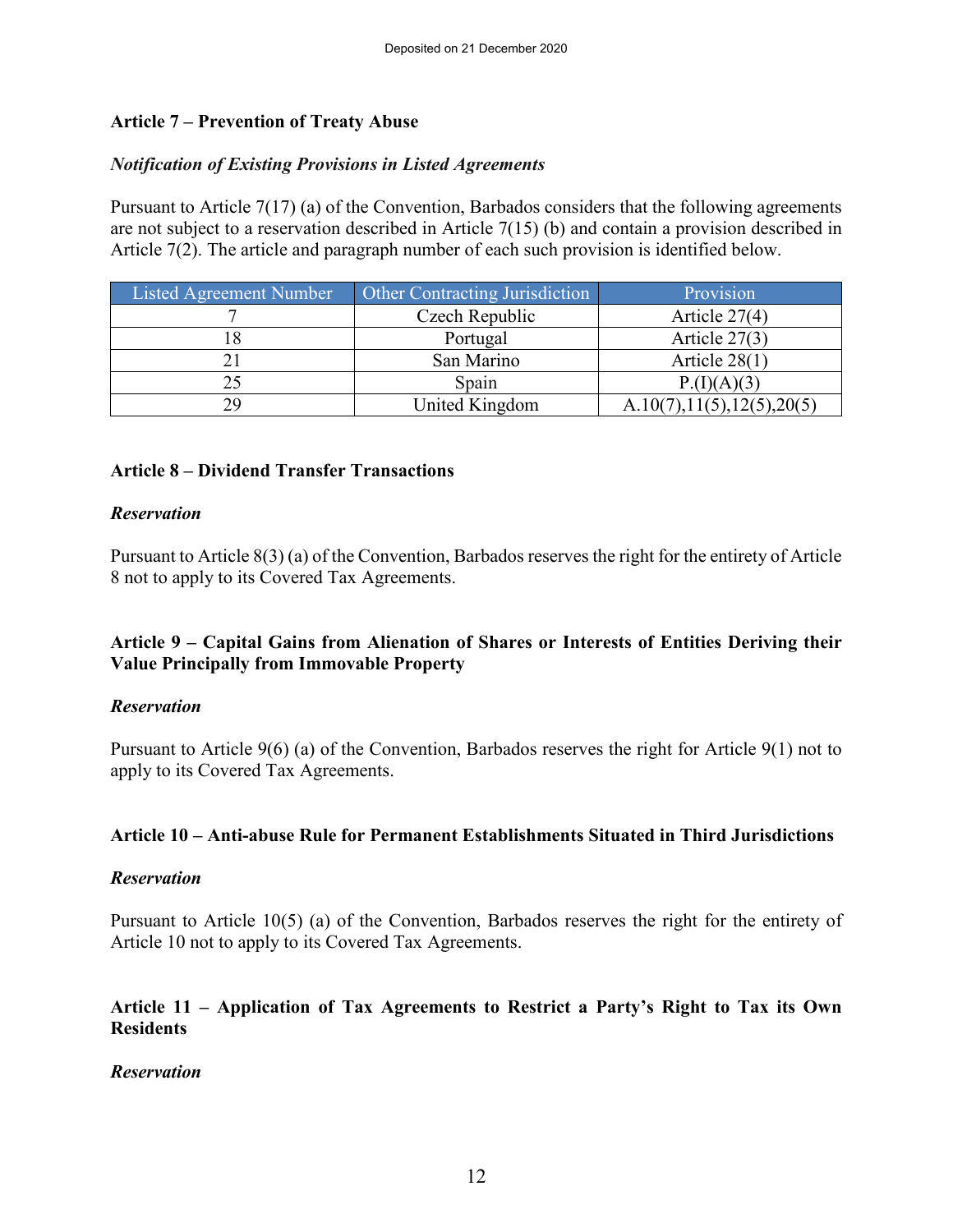Pursuant to Article 11(3) (a) of the Convention, Barbados reserves the right for the entirety of Article 11 not to apply to its Covered Tax Agreements.

#### **Article 12 – Artificial Avoidance of Permanent Establishment Status through Commissionaire Arrangements and Similar Strategies**

Pursuant to Article 12(4) of the Convention, Barbados reserves the right for the entirety of Article 12 not to apply to its Covered Tax Agreements.

#### **Article 13 – Artificial Avoidance of Permanent Establishment Status through the Specific Activity Exemptions**

#### *Reservation*

Pursuant to Article 13(6) (a) of the Convention, Barbados reserves the right for the entirety of Article 13 not to apply to its Covered Tax Agreements.

#### **Article 14 – Splitting-up of Contracts**

#### *Reservation*

Pursuant to Article 14(3) (a) of the Convention, Barbados reserves the right for the entirety of Article 14 not to apply to its Covered Tax Agreements.

#### **Article 15 – Definition of a Person Closely Related to an Enterprise**

Pursuant to Article 15(2) of the Convention, Barbados reserves the right for the entirety of Article 15 not to apply to the Covered Tax Agreement to which the reservations described in Article 12(4), Article  $13(6)(a)$  or (c), and Article  $14(3)(a)$  apply.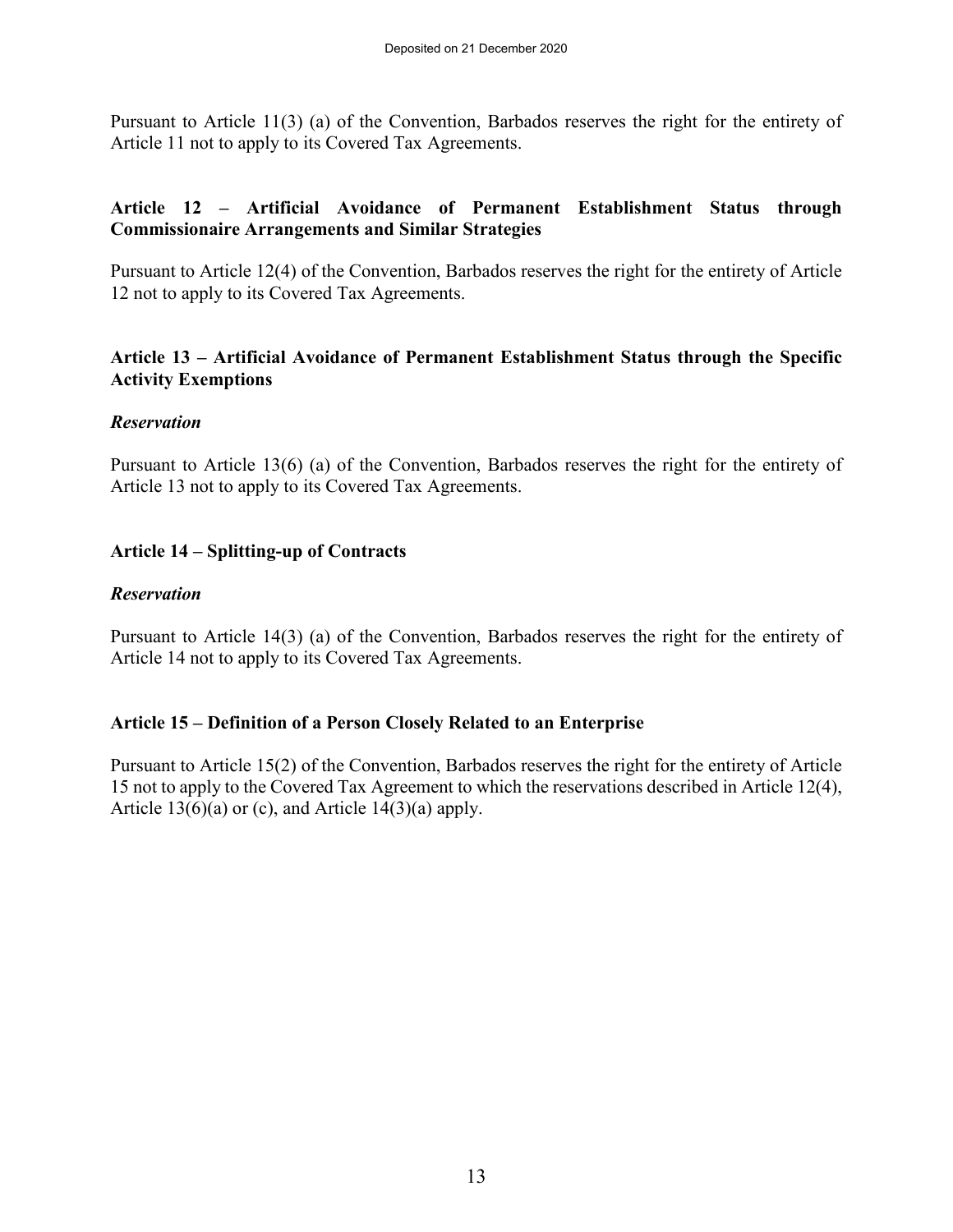## **Article 16 – Mutual Agreement Procedure**

#### *Notification of Existing Provisions in Listed Agreements*

Pursuant to Article 16(6) (a) of the Convention, Barbados considers that the following agreements contain a provision described in Article 16(4) (a) (I). The article and paragraph number of each such provision is identified below.

| <b>Listed Agreement Number</b> | <b>Other Contracting Jurisdiction</b> | Provision                        |
|--------------------------------|---------------------------------------|----------------------------------|
|                                | Austria                               | Article $26(1)$ , first sentence |
| $\overline{2}$                 | Bahrain                               | Article 25(1), first sentence    |
| $\overline{3}$                 | <b>Botswana</b>                       | Article $26(1)$ , first sentence |
| $\overline{4}$                 | Canada                                | Article XXVII(1), first sentence |
| 5                              | China (People's Republic of)          | Article 25(1), first sentence    |
| 6                              | Cyprus                                | Article $25(1)$ , first sentence |
| $\overline{7}$                 | Czech Republic                        | Article 24(1), first sentence    |
| 8                              | Finland                               | Article 28(1), first sentence    |
| $\overline{9}$                 | Iceland                               | Article $25(1)$ , first sentence |
| 10                             | Italy                                 | Article $25(1)$ , first sentence |
| 11                             | Luxembourg                            | Article 26(1), first sentence    |
| 12                             | Malta                                 | Article $24(1)$ , first sentence |
| 13                             | Mauritius                             | Article 26(1), first sentence    |
| 14                             | Mexico                                | Article 26(1), first sentence    |
| 15                             | Netherlands                           | Article $27(1)$ , first sentence |
| 16                             | Norway                                | Article $27(1)$ , first sentence |
| 17                             | Panama                                | Article 24(1), first sentence    |
| 18                             | Portugal                              | Article $25(1)$ , first sentence |
| 19                             | Qatar                                 | Article $25(1)$ , first sentence |
| 20                             | Rwanda                                | Article 25(1), first sentence    |
| 21                             | San Marino                            | Article 25(1), first sentence    |
| 22                             | Seychelles                            | Article $25(1)$ , first sentence |
| 23                             | Singapore                             | Article 24(1), first sentence    |
| 24                             | Slovak Republic                       | Article $25(1)$ , first sentence |
| 25                             | Spain                                 | Article $25(1)$ , first sentence |
| 26                             | Sweden                                | Article 26(1), first sentence    |
| 27                             | Switzerland                           | Article $XIX(1)$                 |
| 28                             | <b>United Arab Emirates</b>           | Article 25(1), first sentence    |
| 29                             | United Kingdom                        | Article 24(1), first sentence    |
| 30                             | <b>United States</b>                  | Article $25(1)$                  |
| 31                             | Venezuela                             | Article 24(1), first sentence    |

Pursuant to Article 16(6) (b) (i) of the Convention, Barbados considers that the following agreements contain a provision that provides that a case referred to in the first sentence of Article 16(1) must be presented within a specific time period that is shorter than three years from the first notification of the action resulting in taxation not in accordance with the provisions of the Covered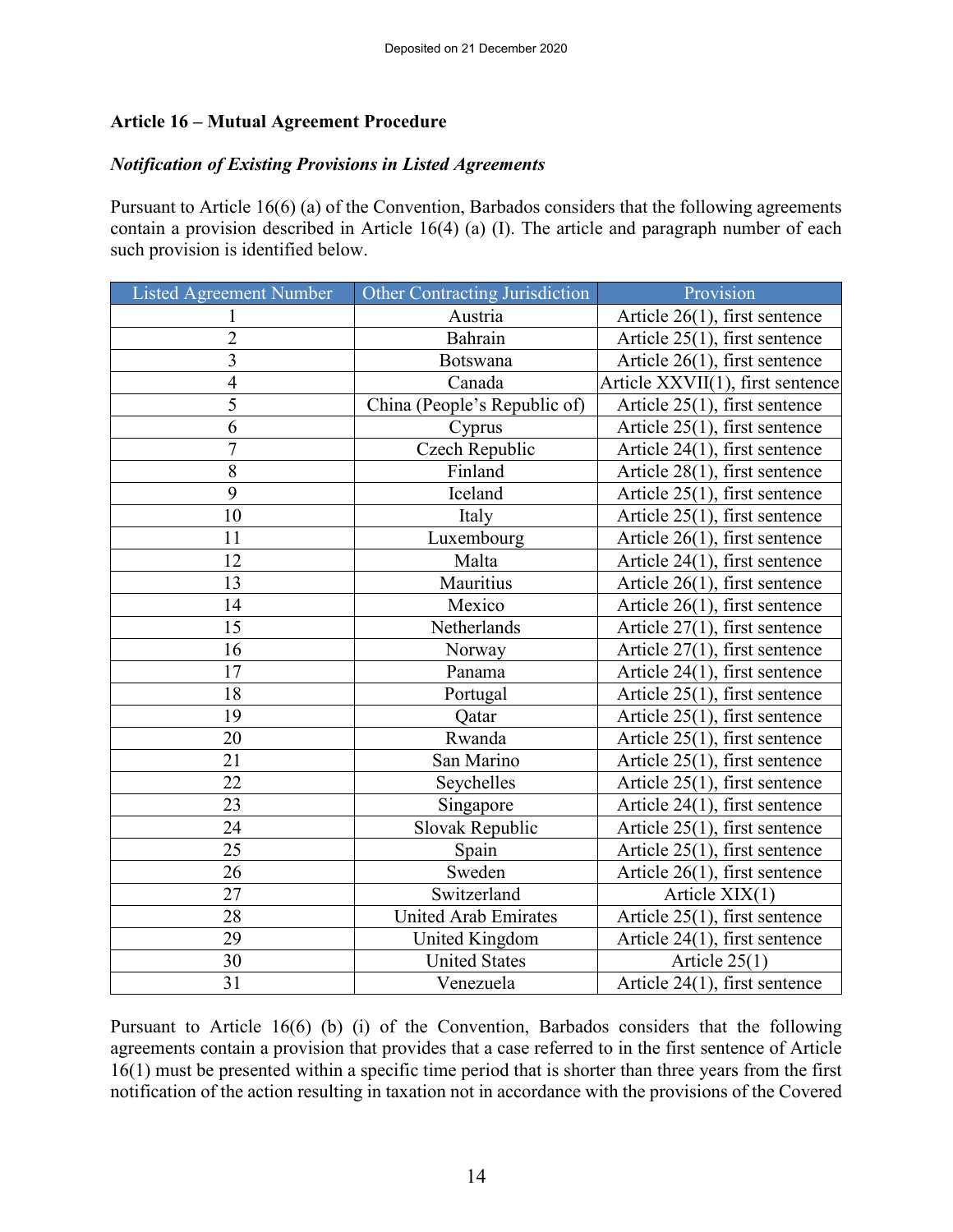| <b>Listed Agreement Number</b> | Other Contracting Jurisdiction | Provision                         |
|--------------------------------|--------------------------------|-----------------------------------|
|                                | Canada                         | Article $XXVII(1)$ , second       |
|                                |                                | sentence                          |
| ١y                             | Oatar                          | Article $25(1)$ , second sentence |
|                                | San Marino                     | Article $25(1)$ , second sentence |

Tax Agreement. The article and paragraph number of each such provision is identified below.

Pursuant to Article 16(6) (b) (ii) of the Convention, Barbados considers that the following agreements contain a provision that provides that a case referred to in the first sentence of Article 16(1) must be presented within a specific time period that is at least three years from the first notification of the action resulting in taxation not in accordance with the provisions of the Covered Tax Agreement. The article and paragraph number of each such provision is identified below.

| <b>Listed Agreement Number</b> | Other Contracting Jurisdiction | Provision                         |
|--------------------------------|--------------------------------|-----------------------------------|
|                                | Austria                        | Article $26(1)$ , second sentence |
| $\overline{2}$                 | Bahrain                        | Article 25(1), second sentence    |
| 3                              | Botswana                       | Article 26(1), second sentence    |
| 5                              | China                          | Article 25(1), second sentence    |
| 6                              | Cyprus                         | Article $25(1)$ , second sentence |
| 7                              | Czech Republic                 | Article 24(1), second sentence    |
| 8                              | Finland                        | Article 28(1), second sentence    |
| 9                              | Iceland                        | Article $25(1)$ , second sentence |
| 10                             | Italy                          | Article $25(1)$ , second sentence |
| 11                             | Luxembourg                     | Article $26(1)$ , second sentence |
| 12                             | Malta                          | Article 24(1), second sentence    |
| 13                             | Mauritius                      | Article 26(1), second sentence    |
| 14                             | Mexico                         | Article $26(1)$ , second sentence |
| 15                             | Netherlands                    | Article 27(1), second sentence    |
| 16                             | Norway                         | Article 27(1), second sentence    |
| 17                             | Panama                         | Article 24(1), second sentence    |
| 18                             | Portugal                       | Article $25(1)$ , second sentence |
| 20                             | Rwanda                         | Article $25(1)$ , second sentence |
| 22                             | Seychelles                     | Article 25(1), second sentence    |
| 23                             | Singapore                      | Article 24(1), second sentence    |
| 24                             | Slovak Republic                | Article $25(1)$ , second sentence |
| 25                             | Spain                          | Article $25(1)$ , second sentence |
| 26                             | Sweden                         | Article 26(1), second sentence    |
| 28                             | <b>United Arab Emirates</b>    | Article $25(1)$ , second sentence |
| 29                             | United Kingdom                 | Article 24(1), second sentence    |
| 31                             | Venezuela                      | Article 24(1), second sentence    |

## *Notification of Listed Agreements Not Containing Existing Provisions*

Pursuant to Article 16(6) (c) (i) of the Convention, Barbados considers that the following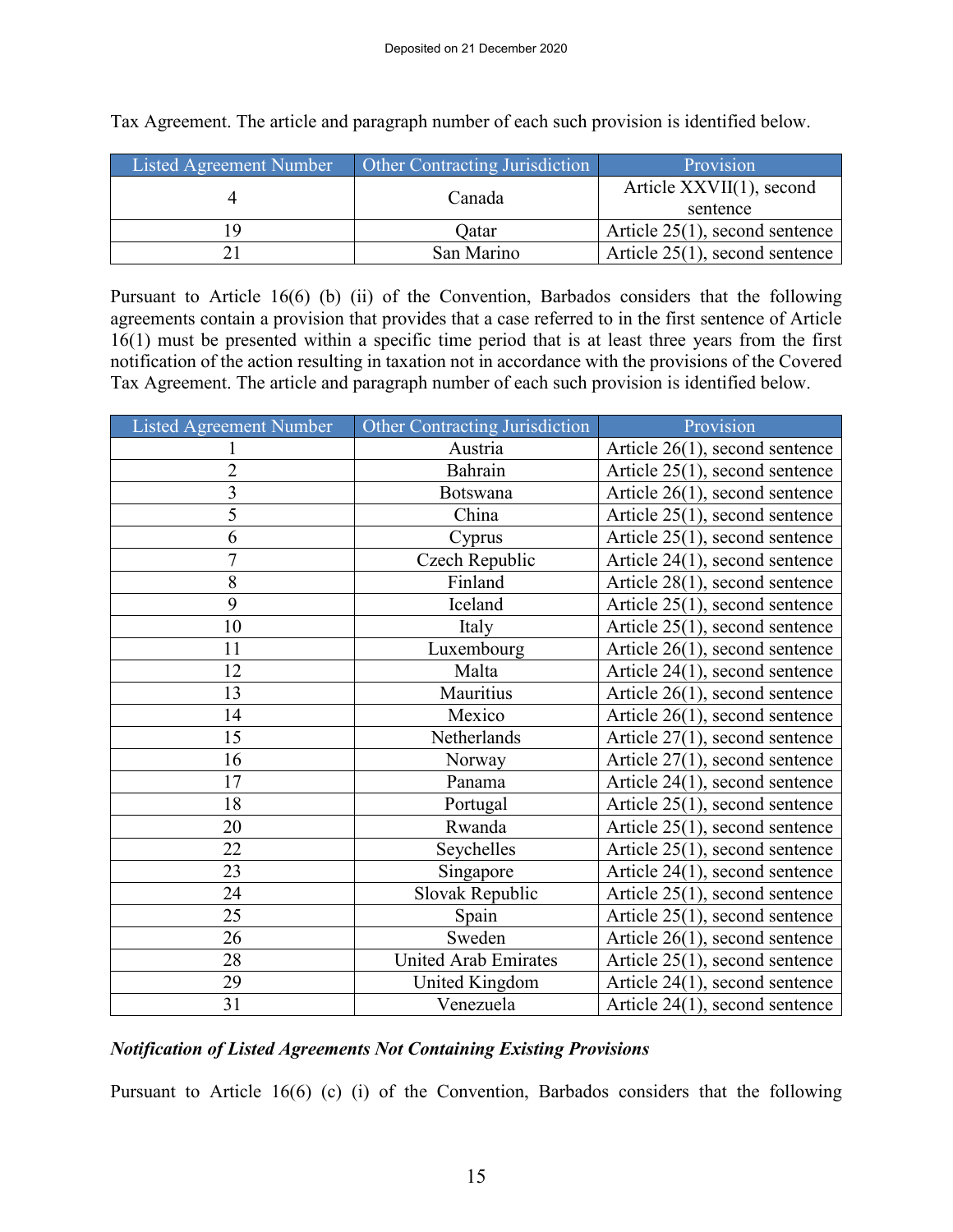agreements do not contain a provision described in Article 16(4) (b) (i).

| Listed Agreement Number | <b>Other Contracting Jurisdiction</b> |
|-------------------------|---------------------------------------|
|                         | Mexico                                |
| ∩−<br>∠                 | Switzerland                           |

Pursuant to Article 16(6) (c) (ii) of the Convention, Barbados considers that the following agreements do not contain a provision described in Article 16(4) (b) (ii).

| <b>Listed Agreement Number</b> | Other Contracting Jurisdiction |
|--------------------------------|--------------------------------|
|                                | Canada                         |
|                                | Italy                          |
|                                | Mexico                         |
|                                | Qatar                          |
|                                | Switzerland                    |
|                                | Venezuela                      |

Pursuant to Article 16(6) (d) (i) of the Convention, Barbados considers that the following agreements do not contain a provision described in Article 16(4) (c) (i).

| Listed Agreement Number | <b>Other Contracting Jurisdiction</b> |
|-------------------------|---------------------------------------|
|                         | Switzerland                           |

Pursuant to Article 16(6) (d) (ii) of the Convention, Barbados considers that the following agreements do not contain a provision described in Article 16(4) (c) (ii).

| Listed Agreement Number | Other Contracting Jurisdiction |
|-------------------------|--------------------------------|
|                         | Mexico                         |
|                         | Portugal                       |
|                         | Switzerland                    |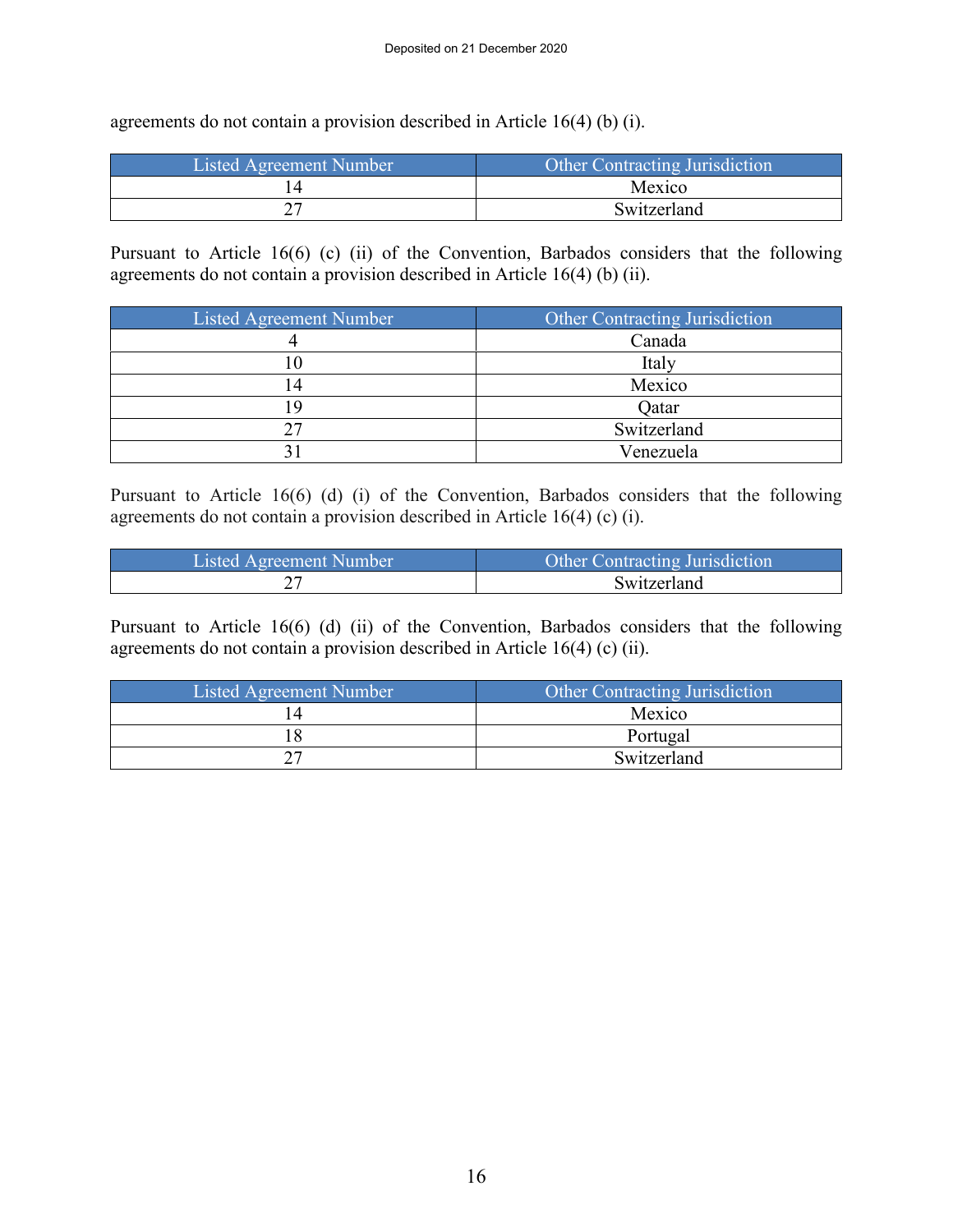#### **Article 17 – Corresponding Adjustments**

## *Notification of Existing Provisions in Listed Agreements*

Pursuant to Article 17(4) of the Convention, Barbados considers that the following agreements contain a provision described in Article 17(2). The article and paragraph number of each such provision is identified below.

| <b>Listed Agreement Number</b> | Other Contracting Jurisdiction | Provision       |
|--------------------------------|--------------------------------|-----------------|
| 1                              | Austria                        | Article 9(2)    |
| $\overline{2}$                 | Bahrain                        | Article 9(2)    |
| $\overline{3}$                 | Botswana                       | Article 9(2)    |
| $\overline{4}$                 | Canada                         | Article IX(2)   |
| 5                              | China (People's Republic of)   | Article 9(2)    |
| 6                              | Cyprus                         | Article 9(2)    |
| $\overline{7}$                 | Czech Republic                 | Article 9(2)    |
| 8                              | Finland                        | Article $10(2)$ |
| 9                              | Iceland                        | Article 9(2)    |
| 10                             | Italy                          | Article 9(2)    |
| 11                             | Luxembourg                     | Article 9(2)    |
| 12                             | Malta                          | Article 9(2)    |
| 13                             | Mauritius                      | Article 9(2)    |
| 14                             | Mexico                         | Article 9(2)    |
| 15                             | Netherlands                    | Article 9(2)    |
| 17                             | Panama                         | Article 9(2)    |
| 18                             | Portugal                       | Article 9(2)    |
| 20                             | Rwanda                         | Article 9(2)    |
| 21                             | San Marino                     | Article 9(2)    |
| 22                             | Seychelles                     | Article 9(2)    |
| 23                             | Singapore                      | Article 9(2)    |
| 24                             | Slovak Republic                | Article 9(2)    |
| 25                             | Spain                          | Article 9(2)    |
| 26                             | Sweden                         | Article 9(2)    |
| 28                             | <b>United Arab Emirates</b>    | Article $10(2)$ |
| 29                             | United Kingdom                 | Article 9(2)    |
| 30                             | <b>United States</b>           | Article 9(2)    |
| 31                             | Venezuela                      | Article 9(2)    |

#### **Article 18 – Choice to Apply Part VI**

#### *Notification of Choice of Optional Provisions*

Pursuant to Article 18 of the Convention, Barbados hereby chooses to apply Part VI.